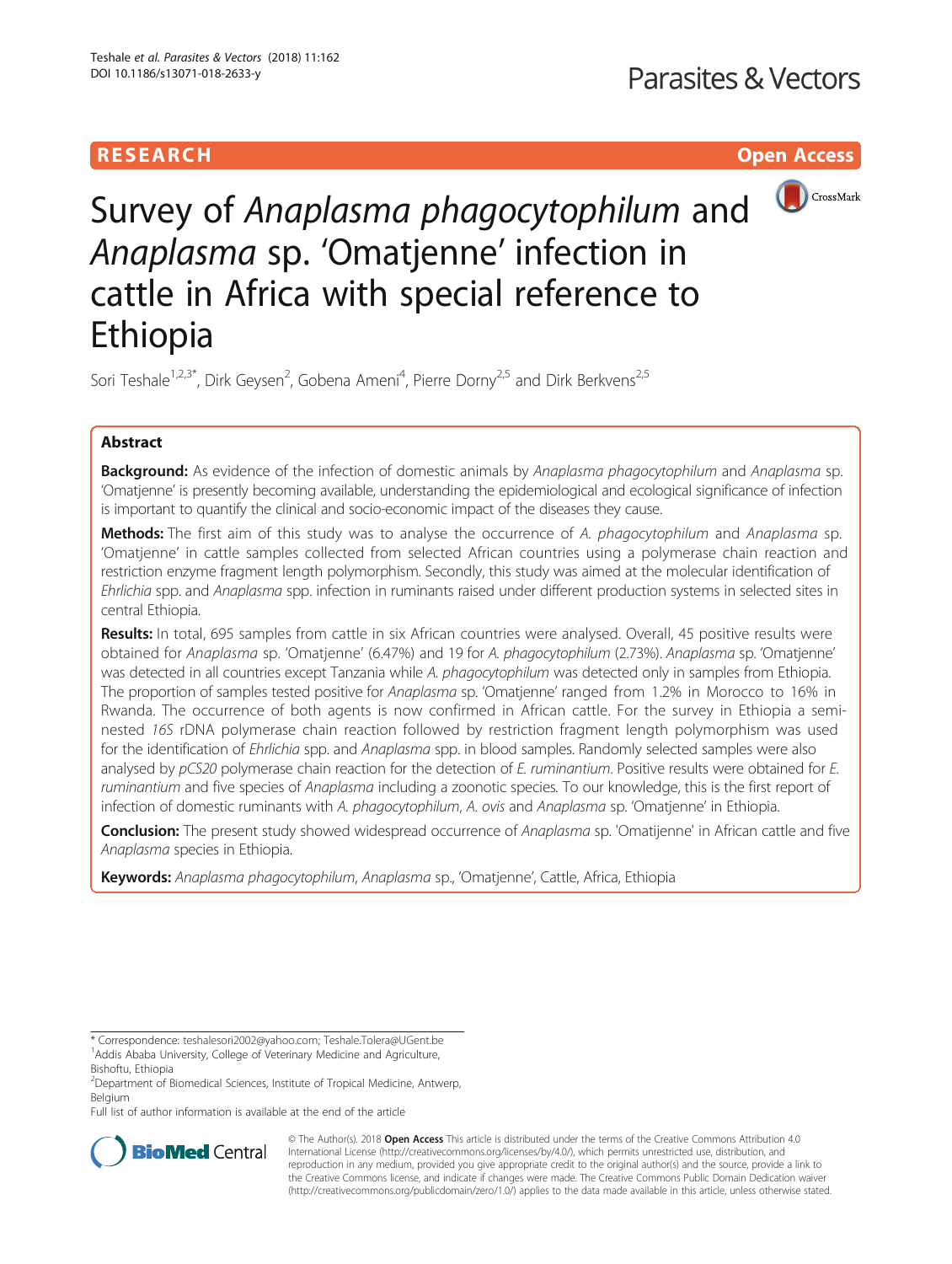## Background

Anaplasma phagocytophilum is a recently emended species of bacteria that comprises Ehrlichia phagocytophila, Ehrlichia equi and the agent of human granulocytic ehrlichiosis [[1\]](#page-8-0). The bacterium appears to be a generalist, infecting a wide range of domestic and wild animals (causing tick-borne fever) and humans (causing human granulocytic anaplasmosis) [[2](#page-8-0)]. Most outbreaks of tickborne fever have been recorded in sheep flocks and cattle herds but isolated outbreaks have also been documented in goats. Although mortality and morbidity due to A. phagocytophilum infection is low in animals, economic losses due to a reduction in milk yield, abortion, infertility and reduced weight gains have been observed in pastured animals [[3](#page-8-0), [4](#page-8-0)]. Death can also occur in weaker animals if left untreated [[5](#page-8-0)]. Since its recognition, an escalating number of human cases of A. phagocytophilum have been reported in the USA, Europe, Middle East and Asia, causing hospitalisation of 36% in the USA and a mortality of 26.5% in China [\[3](#page-8-0)]. Although tick attachment is thought to be the main route of human infection, contact with infected animal blood and prenatal infection has been reported [[6](#page-8-0)]. Despite its veterinary and public health importance, data on the occurrence of A. phagocytophilum are lacking for the African continent. Only a few published articles reported its occurrence and detection of the bacterium was coincident with detection of other tick-borne pathogens. For instance, Muhanguzi et al. [[7](#page-8-0)] detected DNA of this pathogen in 2.7% of cattle blood in Uganda while Sarih et al. [\[8](#page-8-0)] detected its DNA in two Ixodes ricinus specimens in Tunisia. Recently, the bacterium was detected in ticks in Ethiopia [[9\]](#page-8-0). Apart from these, no systematic and predesigned epidemiological studies were undertaken to explore A. phagocytophilum. Empirically, several tick associated febrile diseases, whose etiologic agents remain obscure, have been reported frequently by field veterinarians. Elsewhere, it has been shown that 8.6% of such tickassociated febrile diseases (15% in horses and 6% in dogs) are caused by A. phagocytophilum [\[10](#page-8-0)]. The possibility of A. phagocytophilum being involved in such cases in Africa cannot be ruled out. Investigation into the occurrence of A. phagocytophilum from different areas of Africa is needed.

Anaplasma sp. 'Omatjenne', a rickettsia belonging to the family Anaplasmataceae, was described for the first time by Allsopp et al. [[11](#page-8-0)] and was detected in healthy Boer goats in heartwater-free areas of South Africa using molecular methods. The distribution and epidemiology of this genotype of rickettsia has not been investigated in Africa. However, infection with it has been reported in wild and domestic animals in Africa and the Mediterranean. It was detected in 1.9% of cattle in Uganda [\[7](#page-8-0)] and in Turkey [[12\]](#page-8-0). It has also been reported in the Nyala (Tragelaphus angasii) in four game ranches sharing grazing areas with cattle in KwaZulu-Natal [[13](#page-8-0)] and African buffaloes (Syncerus caffer) in the Kruger National Park and in the Hluhluwe-iMfolozi Park [[14](#page-8-0)]. It was also detected in *Amblyomma* ticks collected from animals in Ethiopia [[9](#page-8-0)]. Since the role of this Ricketssia in producing clinical disease remains obscure, study on its occurrence in Africa is required.

The epidemiological and ecological significance of infection with A. phagocytophilum has not been elucidated and the importance of Anaplasma sp. 'Omatjenne' in causing disease has not been clarified despite its occurrence in ruminants. The first aim of this study was to analyse the occurrence of A. phagocytophilum and Anaplasma sp. 'Omatjenne' in bovine samples collected from several African countries.

Secondly, a detailed field survey was conducted trying to elucidate the occurrence of infection by species of Erhlichia and Anaplasma in cattle, sheep and goats in central Oromia (Ethiopia) using molecular methods. The information was used to answer the following questions: (i) Which Ehrlichia spp. and Anaplasma spp. infect ruminants in central Ethiopia? and (ii) What is the prevalence of infection of these pathogens in ruminants in central Ethiopia? Ticks are widespread in all agroecological zones of Ethiopia [\[15](#page-8-0)–[17](#page-8-0)] and empirical evidence shows heartwater and anaplasmosis problems in areas where Amblyomma spp. and Rhipicephalus spp. are encountered. However, epidemiological investigation of tick-borne diseases is either absent or inadequate in the country [\[18](#page-8-0)]. The available information is obsolete because the results are based on serology and microscopy with obvious limitations [[19\]](#page-8-0). Only limited molecular studies have been carried out so far by Tomassone et al. [[20\]](#page-8-0), Kumsa et al. [\[21\]](#page-8-0) and Teshale et al. [\[9](#page-8-0)], mostly in ticks. Since Ethiopia has diverse agro-climatic regions that support several vector species, mixed infections with *Ehrlichia* spp. and *Anaplasma* spp. are common. Molecular characterisation is essential for accurate differential diagnosis and detection of mixed infections of species belonging to the two genera. This leads to a better understanding of the epidemiology in order to minimise losses incurred in livestock during genetic improvement and translocation programs. Making an inventory of tick-borne Erhlichia spp. and Anaplasma spp. is an important pre-requisite to understand their role in constraining ruminant production.

## Methods

## International study

Samples used in this study were DNA samples extracted from bovine blood collected from selected African countries. The samples (238 in total), originating from Ivory Coast  $(n = 53)$ , Morocco  $(n = 81)$ , Rwanda  $(n = 50)$ , Tanzania ( $n = 17$ ) and Zambia ( $n = 37$ ), were obtained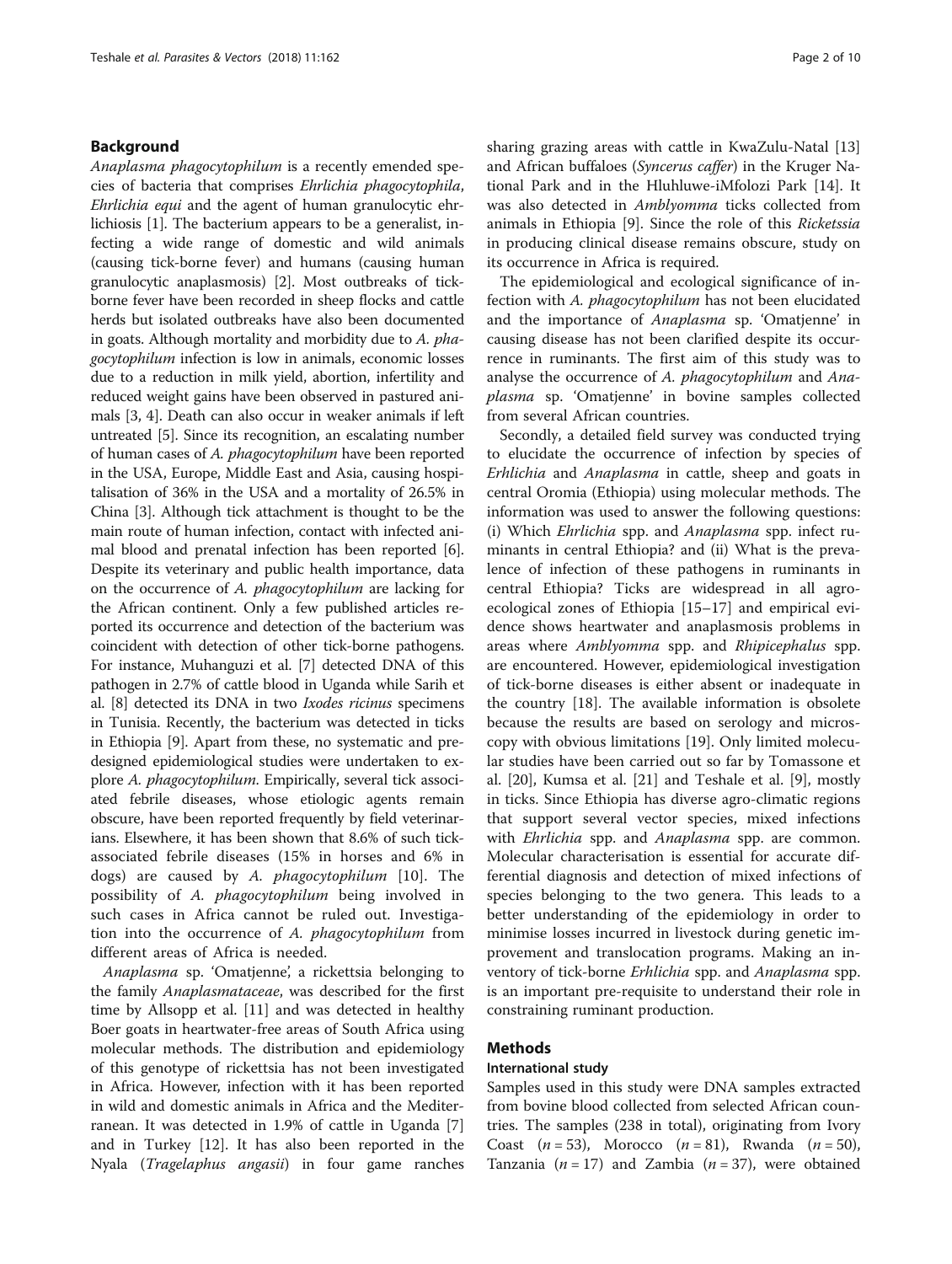| Description                       | Ada'a Liban                                                  | Bako                                      | Adami-Tullu-Jiddo-Kombolcha                            |
|-----------------------------------|--------------------------------------------------------------|-------------------------------------------|--------------------------------------------------------|
| Location                          | 9°N, 4°E                                                     | 9°8' N. 37°5'E                            | 7°9'N, 38°7'E                                          |
| Mean temperature (°C)             | $8.5 - 30.7$                                                 | $13.5 - 27.9$                             | $22.3 - 28.8$                                          |
| Mean annual RF (mm)               | 1156                                                         | 1227                                      | 760.9                                                  |
| Mean relative humidity (%)        | 61.3                                                         | 85                                        | 63                                                     |
| Mean altitude (m above sea level) | 1550                                                         | 1650                                      | 1650                                                   |
| Farming type                      | Mixed                                                        | Mixed                                     | Livestock based                                        |
| Main livestock raised             | Cattle, sheep, goats                                         | Cattle and sheep                          | Cattle and goats                                       |
| Premises selected                 | Bishoftu farms                                               | Bako Research farm                        | Habernosa ranch, Alage dairy farm,<br>Adami Tullu farm |
| Animals sampled                   | Cattle ( $n = 125$ ), sheep ( $n = 125$ ),<br>goats $(n=51)$ | Cattle ( $n = 149$ ), sheep ( $n = 164$ ) | Cattle ( $n = 183$ ), goats ( $n = 125$ )              |
| Samples collected                 | Blood and ticks                                              | Blood and ticks                           | Blood and ticks                                        |

Table 1 Description of the study sites in the three districts in Ethiopia

from the Department of Biomedical Science, Institute of Tropical Medicine (Antwerp, Belgium) and were analysed using 16S rDNA PCR-RFLP as described by Teshale et al. [[9\]](#page-8-0).

## Oromia survey

#### Study areas

The study was carried out in five livestock premises: Bishoftu, Bako, Habernosa, Alage and Adami-Tullu. They are distributed in three districts (Ada'a-Liban, Bako-Tibbe and Adami-Tullu-Jiddo-Kombolcha) in central Oromia (Ethiopia) (Table 1). Selection of the study sites was based on previous clinical and post-mortem reports of heartwater using microscopic examination of brain squash smears at the National Animal Health Research and Diagnostic Centre (Sabata, Ethiopia) [\[22](#page-8-0)], serological reports of anaplasmosis at the International Livestock Research Institute (Addis Ababa, Ethiopia) [[18\]](#page-8-0) and molecular evidence of infection in ticks in the area [[9, 21](#page-8-0)].

Heartwater was suspected to occur in exotic dairy cattle in Ada'a-Liban District, in and around Bishoftu on several farms. Bishoftu is one of the international tourist destinations, located in the Eastern Shewa Zone of the Oromia Regional State southeast of Addis Ababa. It is the main town of Ada'a-Liban district, situated on two international trade routes: (i) the Franco-Ethio-Djibouti railway and (ii) the Addis-Moyale-Nairobi international asphalted route. It is one of the main milk producing areas for Addis Ababa and is known for its commercial livestock production. Commercial dairy farms raising exotic dairy cattle (Holstein cattle and their crosses with zebu) and smallholder farmers rearing zebu cattle as well as Menz sheep and local goats were included in the study. Data were collected in February 2012.

The Bako Agricultural Research Centre with a history of clinical heartwater cases in lambs and calves, detected by pathology, was also selected for this study. Teshale et al. [[9\]](#page-8-0) detected DNA of E. ruminantium and Anaplsma spp. in ticks collected from cattle raised on this premise. The Bako region has a warm and humid climate that supports survival and proliferation of several tick species. The main vegetation of the area is a forest type, which is favorable for wildlife. Mixed crop-livestock production is the economic mainstay for communities in the area. Data collection was carried out in December 2012.

The remaining three selected livestock premises (Habernosa, Adami-Tullu and Alage farms) are found in Adami-Tullu-Jiddo-Kombolcha district. The district is located in the middle of the Rift Valley of Ethiopia to the south of Addis Ababa. Data from this district were collected in January 2012. The main climate type of the district is semi-arid and livestock production is the dominant farming system. Dairy cattle are mostly reared in small-scale dairy operations under different levels of management. These three livestock premises were selected based on their previous history of mortality of dairy cattle due to tick-borne diseases [[22\]](#page-8-0). Habernosa is a private ranch where exotic (Holstein) animals and their crosses with Borana cattle are raised and distributed to nearby smallholder farmers. On this ranch heartwater was confirmed in 17 of 40 cattle that died after showing clinical signs of the disease [[22\]](#page-8-0). The occurrence of Ehrlichia spp. and Anaplasma spp. in ticks collected from this ranch was confirmed by molecular techniques [\[9](#page-8-0)]. Currently the ranch has introduced goats of the Arsi breed obtained from the south-eastern highlands. The goats are at risk of tick-borne infections since they are introduced from areas where tick challenge is low. Adami-Tullu is an agricultural research centre breeding mainly Arsi goats and cattle for distribution to nearby farmers. Alage is a small village with commercial dairy and swine farms. Samples were collected from dairy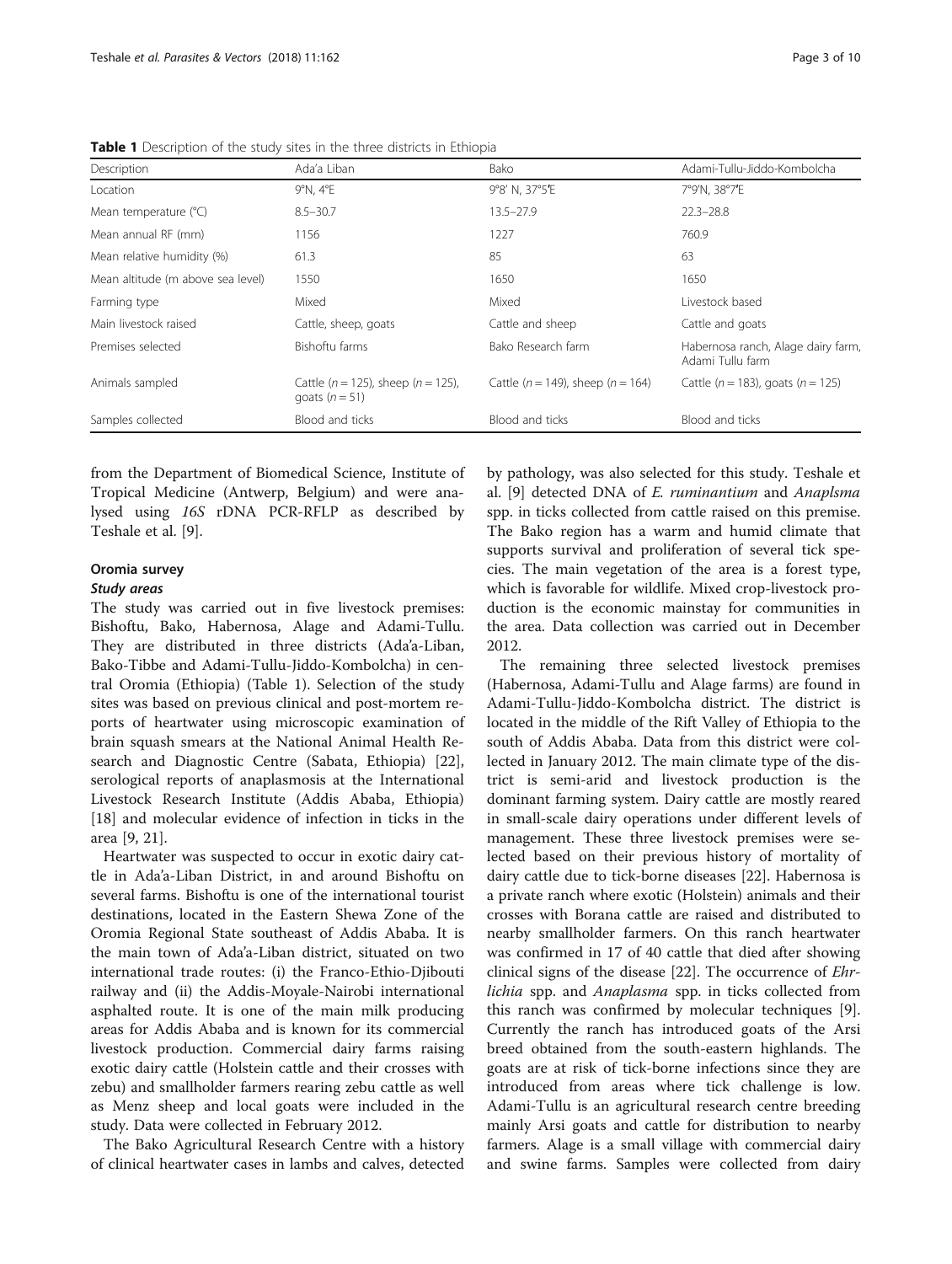cattle as clinical cases of heartwater have been experienced on this farm.

#### Sample collection

For the survey in Ethiopia, blood samples were collected from cattle, sheep and goats using EDTA coated vacutainer tubes. In addition, information on the type of farms (commercial, ranch or smallholder) and the type and frequency of tick control was recorded. Convenience sampling was used throughout with the primary aim to detect and describe the occurrence tick-borne diseases. Statistical analysis was not envisaged as controlling for possible confounders proved impossible. Overall, 922 blood samples (457 cattle, 289 sheep and 176 goats) were collected. Ticks infesting the study animals were also collected and identified based on morphological identification keys described in [\[23](#page-8-0)]. The identification was carried out in the Veterinary Parasitology Laboratory of the College of Veterinary Medicine and Agriculture of the Addis Ababa University (Bishoftu, Ethiopia). DNA samples were extracted from whole blood using Gentra (Puregene® 2010, Qiagen, Mainz, Germany) as described by the manufacturer and stored at -18 °C before transferring them to the Biomedical Sciences Department of the Institute of Tropical Medicine (Antwerp, Belgium) for molecular characterisation.

## Molecular analysis of the samples 16S rDNA polymerase chain reaction

A semi-nested PCR described by [[9\]](#page-8-0) was used to amplify a fragment of 16S rRNA gene. Primers designated EHR 16SD [\[24\]](#page-8-0) and EBR3 [\[9](#page-8-0)] were used for the first round of PCR amplification. For the second round of amplification the same EHR 16SD was used as forward external primer while EBR2 [\[9](#page-8-0)] was used as internal primer. Details of the primers used are presented in Table 2. The reaction mix consisted of HotStartTaq Master Mix (2.5 units of DNA polymerase, PCR buffer containing 1.5 mM MgCl<sub>2</sub> and 200 μM of each dNTP), 0.2 μM of each primer and PCR water. The PCR reaction was carried out in a total volume of 25 μl using a programmable thermocycler (T3 thermal cycler Biometra® Kit, Westburg, the Netherlands). All PCR products were visualised by gel electrophoresis in TAE buffer (0.04 M Tris,

0.4 mM EDTA, pH = 7.7–8.8) using 2% agarose at 100 V for 20 min and staining with ethidium bromide. Throughout the PCR procedures, a PCR mix without DNA template was used as negative control while DNA from in vitro cultures of A. phagocytophilum, Anaplasma sp. 'Omatjenne', A. marginale and E. ruminantium were used as positive control. Negative samples were retested at 1/10 dilution to check if a high concentration of DNA inhibited the reaction.

Identification to species level of the detected Anaplasma was carried out by using restriction with MboII (5000 U/ ml, Biolabs, New England, USA), HhaI (20,000 U/ml, Biolabs) and MspI (20,000 U/ml, Biolabs) as described earlier by [[9\]](#page-8-0). Restriction was carried out in a final volume of 15 μl mix consisting of 4 μl DNA (PCR product from positive samples) and 11 μl reaction mix. Incubation was done overnight following the manufacturer's instructions. The restricted fragments were separated on 2% high resolution agarose gel by electrophoresis in TAE buffer (0.04 M Tris, 0.4 mM EDTA, pH = 7.7–8.8) at 100 V for 40 min and visualised under UV illumination after staining with ethidium bromide (final concentration of 0.5 μg/ml).

## Identification of E. ruminantium using pCS20 PCR

A semi-nested  $pCS20$  PCR assay was used to identify E. ruminantium DNA on randomly selected samples and samples collected from clinical cases of heartwater in Ethiopia. The assay was carried out as described by [[25](#page-8-0), [26](#page-8-0)] using AB129 and ITM130 as external reverse and forward primers, and AB128 and AB129 as internal primers (Table 2). After initial denaturation of DNA at 94 °C for 3 min, the first round of amplification was carried out using 40 cycles of 30s denaturation at 94 °C, 45 s annealing at 62 °C, 1 min elongation at 72 °C and a final extension of 10 min at 72 °C. For the second round amplification, 0.5 μl of the PCR product of the first round amplification was used as template. The amplification process consisted of 25 cycles of the same PCR conditions as in the first round except that the annealing temperature was set at 58 °C. The amplification process was carried out in the thermocycler described above. The presence of E. ruminantium DNA was analysed using a 2% agarose gel

Table 2 List of primers used for PCR amplifications and their sequences

| Primer           | Sequence (5'-3')                    | Target gene | Size (bp) | Reference |
|------------------|-------------------------------------|-------------|-----------|-----------|
| HER 16SD         | GGTACCYACAGAAGAAGTCC                | 16S rDNA    | 925       | $[20]$    |
| EBR <sub>2</sub> | TGCTGACTTGACATCATCCC                |             |           | [16]      |
| EBR <sub>3</sub> | <b>TTGTAGTCGCCATTGTAGCAC</b>        |             |           | [16]      |
| AB128            | ACTAGTAGAAATTGCACAATCTAT            | pCS20       | 280       | $[21]$    |
| AB129            | TGATAACTTGGTGCGGGAAATCCTT           |             |           | $[21]$    |
| <b>ITM130</b>    | <b>TCAATTGCTTAATGAAGCACTAACTCAC</b> |             |           | $[21]$    |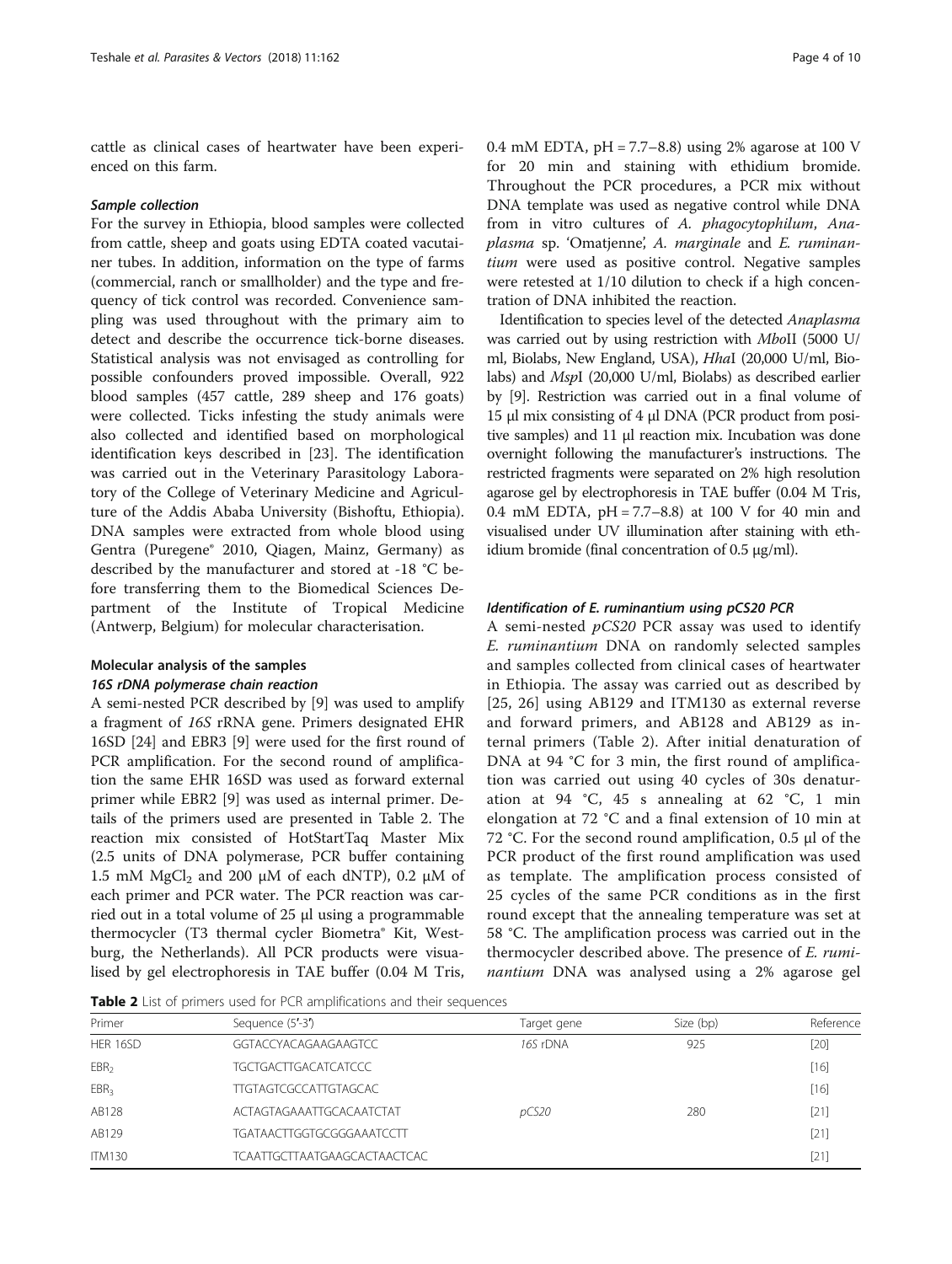<span id="page-4-0"></span>electrophoresis, giving a 280 bp DNA fragment for a positive sample. A PCR mix without DNA template was used as a negative control while DNA from E. ruminantium was used as a positive control.

## Results

## Anaplasma phagocytophilum and Anaplasma sp. 'Omatjenne' survey

The results of the international survey and the results of the Ethiopian survey are combined for clarity. A total of 695 samples from cattle were assayed for the presence of DNA of A. phagocytophilum and Anaplasma sp. 'Omatjenne'. Of these, 19 (2.7%) and 45 (6.5%) yielded positive signals, respectively (Table 3). Anaplasma sp. 'Omatjenne' was detected in all countries except Tanzania while A. phagocytophilum was detected only in samples originating from Ethiopia.

#### Oromia survey

## Identification of Ehrlichia spp. and Anaplasma spp. using molecular tools

Results of the molecular analysis are given in Table [4](#page-5-0). Out of the 922 blood samples from cattle, sheep and goats from five different localities analysed by 16S rDNA PCR, 523 (56.7%) tested positive. The lowest proportion of positive samples was observed at Habernosa (44%) while the highest was observed at Alage (79%). None of the samples collected from Adami-Tullu yielded a positive result. The variation in the proportion of positive samples among the locations could not be compared statistically as the species composition (and thus the resulting sample) in the five livestock premises was not the same. The highest proportion of positive samples was observed in cattle followed by sheep and the lowest in goats. Overall, 67.4% of cattle, 65% of sheep and 18% of goats tested positive for one or more Anaplasma spp. The difference in prevalence among the species could again not be tested statistically, as an effect of sampling location could not be excluded (e.g. a comparison at Bishoftu, the only location where all three species were sampled, was not significant). Mixed infections, mostly with A. *marginale* and A. *centrale* were detected at all four sites with a proportion of 11% at Bishoftu, 13.4% at Bako, 15% at Habernosa and 15.8% at Alage.

Restriction fragment length polymorphism (RFLP) analysis resulted in the diagnosis of A. marginale, A. centrale, A. phagocytophilum, A. ovis and Anaplasma sp. 'Omatjenne' (Table [5](#page-5-0)). This is the first report of the infection of domestic ruminants with A. phagocytophilum, A. ovis and Anaplasma sp. 'Omatjenne' in Ethiopia. The occurrence of A. phagocytophilum together with Anaplasma sp. 'Omatjenne' outside Europe and South Africa was observed for the first time. The proportion of samples that tested positive for A. marginale was higher at Bako and Alage than at Habernosa and Bishoftu. The occurrence of A. centrale was highest at Alage and lowest at Bako. Only samples from Bako and Bishoftu gave positive results for A. phagocytophilum and A. ovis and the proportion of samples positive for both pathogens was higher at Bako than at Bishoftu. Almost the same numbers of positive samples for Anaplasma sp. 'Omatjenne' were found at Bako and Bishoftu, and half of these numbers at Habernosa.

#### Results of pCS20 PCR amplification

Since none of the 16S rDNA PCR-RFLP analyses yielded positive results for E. ruminantium, pCS20 PCR was used to analyse randomly selected samples. Thus, from the 922 DNA samples, 493 samples (271 cattle,

Table 3 Results of molecular analysis of bovine samples from selected African countries for infection with Anaplasma sp. 'Omatjenne' and A. phagocytophilum

| Country     | No. tested |              | A. phagocytophilum     |              | Anaplasma sp. 'Omatjenne' |  |
|-------------|------------|--------------|------------------------|--------------|---------------------------|--|
|             |            | No. positive | Prevalence (95% CI)    | No. positive | Prevalence (95% CI)       |  |
| Ivory Coast | 53         | $\Omega$     | $0(0.000 - 0.055)$     | 2            | $0.038(0.004 - 0.130)$    |  |
| Morocco     | 80         | $\mathbf{0}$ | $0(0.000 - 0.036)$     |              | $0.012$ (0.001-0.067)     |  |
| Rwanda      | 50         | $\mathbf 0$  | $0(0.000 - 0.058)$     | 8            | $0.160(0.072 - 0.291)$    |  |
| Zambia      | 37         | $\mathbf{0}$ | $0(0.000 - 0.078)$     | 5            | $0.135(0.045 - 0.288)$    |  |
| Tanzania    | 17         | $\mathbf{0}$ | $0(0.000 - 0.162)$     | 0            | $0(0.000 - 0.162)$        |  |
| Ethiopia    |            |              |                        |              |                           |  |
| Bako        | 149        | 16           | $0.17(0.063 - 0.169)$  | 13           | $0.087(0.047 - 0.144)$    |  |
| Bishoftu    | 125        | 3            | $0.024(0.005 - 0.069)$ | 11           | $0.088$ (0.045-0.152)     |  |
| Habernosa   | 145        | $\mathbf{0}$ | $0.000(0.000 - 0.020)$ | 5            | $0.034(0.011 - 0.079)$    |  |
| Alage       | 38         | $\mathbf{0}$ | $0.000$ (0.000-0.076)  | 0            | $0.000$ (0.000-0.076)     |  |
| Overall     | 457        | 19           | 0042 (0.025-0.064)     | 29           | $0.063$ (0.043-0.090)     |  |
| Total       | 695        | 19           | $0.027(0.017 - 0.042)$ | 45           | $0.065$ (0.048-0.086)     |  |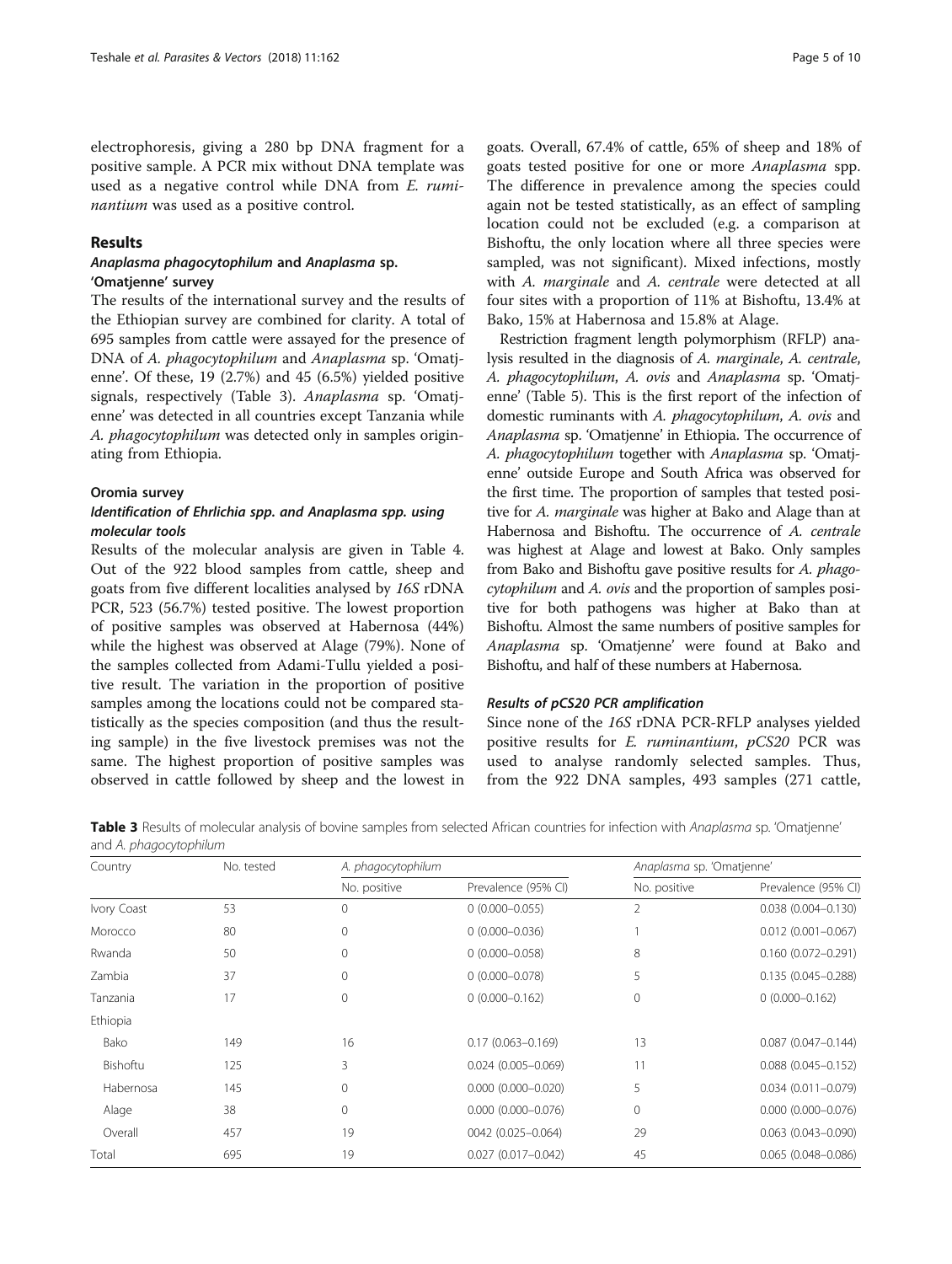<span id="page-5-0"></span>Table 4 Number and percentage of samples tested positive by 16S rDNA in cattle, sheep and goats in five sites in central Oromia, Ethiopia ( $n = 922$ )

|                 | Bako | Alage | A/Tullu | Habernosa | Bishoftu |
|-----------------|------|-------|---------|-----------|----------|
| Cattle          |      |       |         |           |          |
| Number tested   | 149  | 38    |         | 145       | 125      |
| Number positive | 99   | 30    |         | 104       | 75       |
| Proportion (%)  | 66.4 | 79    |         | 71.7      | 60       |
| Sheep           |      |       |         |           |          |
| Number tested   | 164  |       |         |           | 125      |
| Number positive | 124  |       |         |           | 63       |
| Proportion (%)  | 75.6 |       |         |           | 48       |
| Goats           |      |       |         |           |          |
| Number tested   |      |       | 20      | 105       | 51       |
| Number positive |      |       | 0       | 5         | 26       |
| Proportion (%)  |      |       | 0       | 4.8       | 51       |
| Overall (%)     | 71.3 | 79    | 0       | 43.6      | 53.5     |

145 sheep and 77 goats) were randomly selected and tested for E. ruminantium. Three of the 75 cattle blood samples tested from Bako gave a positive result giving an apparent prevalence of 4% in the area. Overall, the prevalence of E. ruminantium in the cattle included in this study was 0.6%.

#### Active clinical search

The prevalence of E. ruminantium detected was very low. This is contrary to the fact that several outbreaks of heartwater have been reported based on clinical

observations. This active clinical search was done to check if the outbreaks are caused by E. ruminantium or other pathogens. Thirteen blood samples (ten from the dairy farm in Bishoftu and three from the dairy farm of Haramaya University) were collected from clinically affected animals and analysed by pCS20 PCR. Three (30%, 95% CI: 6.7–65.2%) and two (66.7%, 95% CI: 9.4–99.2%) of the samples from Bishoftu and Haramaya University, respectively, tested positive for E. ruminantium. Overall 38.46% (95% CI: 13.86–68.42) of the clinically affected cows were found positive.

## **Discussion**

Since it was first recognised, anaplasmosis caused by A. phagocytophilum is considered to have a worldwide distribution. However, studies about the extent of its occurrence in animals and humans have been limited to Europe and the USA. Advances in molecular diagnosis have resulted in new evidence for the wide occurrence of this pathogen in the Northern Hemisphere [\[27\]](#page-8-0). In Africa, where many tick-borne diseases are encountered [[28\]](#page-8-0), data that support the occurrence of A. phagocytophilum is lacking, possibly due to lack of appropriate diagnostic tools: diagnosis of anaplasmosis, based on microscopic examination of stained blood smears and serologic tests, is unable to differentiate the various species and requires a high level expertise and skill [[3, 29](#page-8-0)]. In this study we used molecular methods to investigate the occurrence of A. phagocytophilum in Africa.

So far no reports of clinical cases associated with A. phagocytophilum have been published in Africa. Very

Table 5 Frequency of infection with Anaplasma spp. in cattle, sheep and goats in five livestock premises in central Oromia, Ethiopia

| Location             | Number (%) positive for |           |            |             |            |  |  |
|----------------------|-------------------------|-----------|------------|-------------|------------|--|--|
|                      | АM                      | AspO      | APH        | AC          | AO         |  |  |
| Bako                 |                         |           |            |             |            |  |  |
| Cattle $(n = 149)$   | 67 (44.97)              | 13 (8.72) | 16 (10.74) | 14 (9.40)   | 0(0)       |  |  |
| Sheep ( $n = 164$ )  | 120 (73.17)             | 10(6.09)  | 2(1.22)    | 3(1.83)     | 26 (15.85) |  |  |
| Alage                |                         |           |            |             |            |  |  |
| Cattle $(n = 38)$    | 23 (60.53)              | 0(0)      | 0(0)       | 11 (28.95)  | 0(0)       |  |  |
| Habernosa            |                         |           |            |             |            |  |  |
| Cattle $(n = 145)$   | 67 (46.21)              | 5(3.45)   | 0(0)       | 50 (34.48)  | 0(0)       |  |  |
| Goats ( $n = 105$ )  | 3(2.86)                 | 2(1.90)   | 0(0)       | 0(0)        | 0(0)       |  |  |
| Bishoftu             |                         |           |            |             |            |  |  |
| Cattle ( $n = 125$ ) | 45 (36.00)              | 11(8.80)  | 3(2.40)    | 48 (38.40)  | 0(0)       |  |  |
| Sheep ( $n = 125$ )  | 27 (21.60)              | 5(4.00)   | 4(3.20)    | 7(5.60)     | 22 (17.60) |  |  |
| Goats $(n = 51)$     | 15 (29.41)              | 1(1.96)   | 3(5.88)    | 5(9.80)     | 4(7.84)    |  |  |
| A/Tullu              |                         |           |            |             |            |  |  |
| Goats $(n = 20)$     | 0(0)                    | 0(0)      | 0(0)       | 0(0)        | 0(0)       |  |  |
| Overall $(n = 922)$  | 367 (39.80)             | 47 (5.10) | 28 (3.00)  | 138 (15.00) | 52 (5.60)  |  |  |

Abbreviations: AM A. marginale, AspO Anaplasma sp. 'Omatjenne', APH A. phagocytophilum, AC A. centrale, AO A. ovis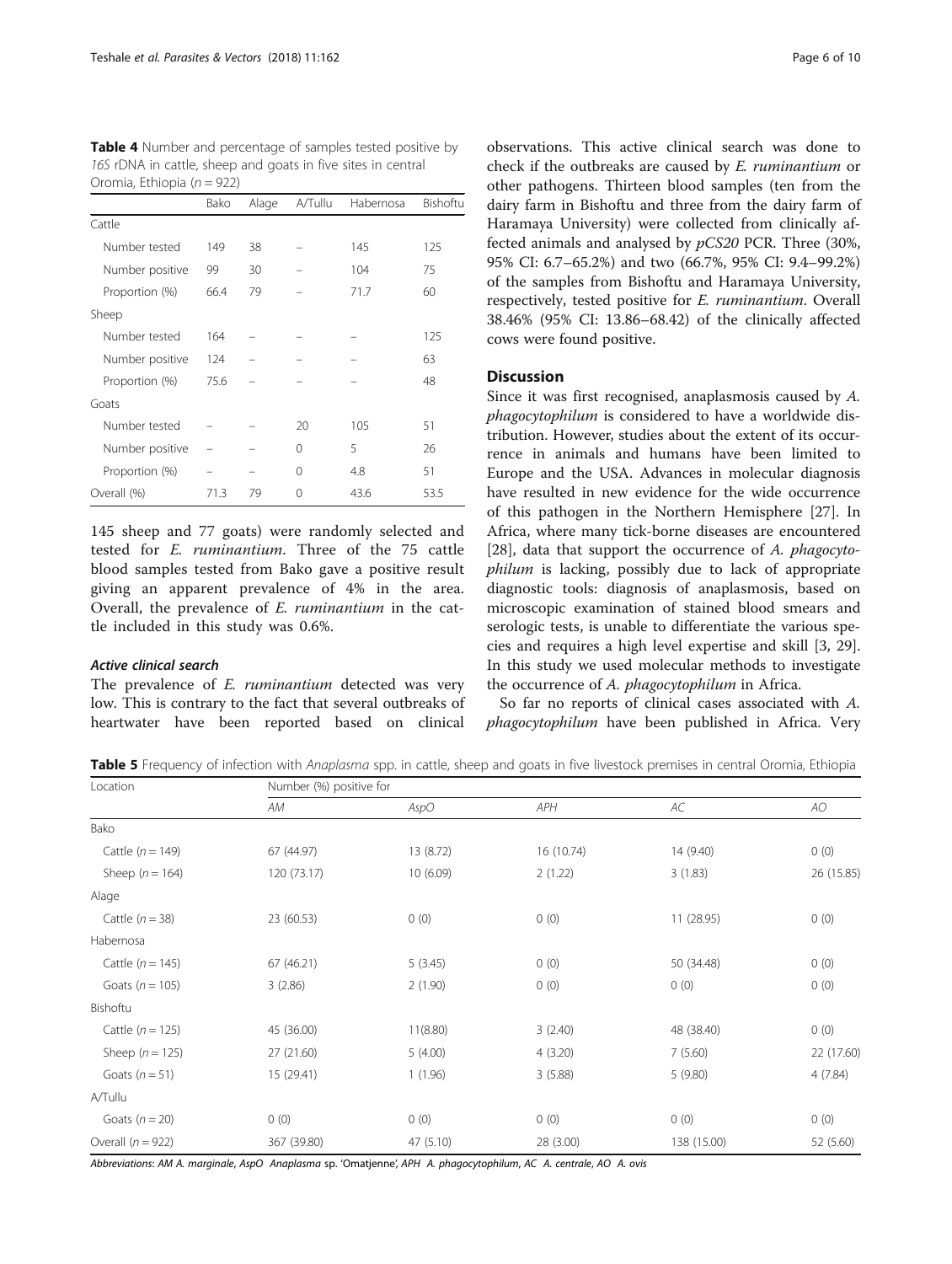few studies have reported its occurrence in animals and ticks within the continent. Overall, the proportion of infected animals reported by earlier authors is consistent with our findings. For example, the overall prevalence observed in this study (2.73%) agrees with the prevalence reported by Muhanguzi et al. [[7\]](#page-8-0) in cattle (2.70%) from Uganda and Teshale et al. (unpublished data) in sheep and goats (2.49%) from Ethiopia. The present result is higher than the prevalence reported by M'Ghirbi et al. [[30\]](#page-8-0) in horses (0.90%) in Tunisia, where the same authors do, however, report a prevalence of 13% in dogs [[31\]](#page-8-0). The apparent variability in the prevalence of A. phagocytophilum can, in the first instance, be explained by the different host species examined and differences in environmental conditions between Tunisia and Ethiopia also cannot be excluded; Tunisia is characterised by a mediterranean/subtropical climate while Ethiopia features tropical conditions, a difference that affects tick species, their numbers, distribution and infection rate with tick-borne pathogens [\[32](#page-8-0)]. Anaplasma phagocytophilum has also been detected in ticks in Africa: in questing Rhipicephalus pulchelus in Ethiopia [[33\]](#page-9-0) and in I. ricinus in Tunisia [\[8](#page-8-0)]. It must be noted that higher prevalence levels of A. phagocytophilum have been reported outside Africa, e.g. 16.7% cattle in Italy [[34](#page-9-0)]. Furthermore, the prevalence, based on the detection of DNA, was shown to be as high as 51% in Guatemala, 20% in France, 13–19% in Spain and 1–80% in Japan [\[3](#page-8-0)].

In the present study, no samples collected from Ivory Coast, Morocco, Rwanda, Tanzania and Zambia were positive for A. phagocytophilum, possibly due to the small sample sizes tested, collected only from cattle (95% confidence intervals shown in Table [3;](#page-4-0) all include expected prevalence levels). Secondly, it could be due to the low level of A. phagocytophilum circulating in the persistently infected hosts, characterised by intermittent periods of bacteraemia; earlier studies have shown that domestic animals are persistently infected with A. phagocytophilum causing cyclic bacteraemia featured by periodic peaks [\[35](#page-9-0)]. Hence, sampling done during the periods when there is no or low bacteraemia would yield negative results. The effect of the distribution of vectors and reservoirs on the occurrence of A. phagocytophilum in domestic animals was discussed recently [\[36](#page-9-0)]. Absence of positive samples in the above African countries does not, therefore, rule out the occurrence of this pathogen. Further work involving larger samples is needed to clarify this situation.

Infection with Anaplasma sp. 'Omatjenne' was recognised for the first time in cattle in an Amblyomma-free farm in Namibia. At that time it was shown that 81% of the cattle on the farm were seropositive to heartwater but no evidence of clinical cases of the disease was found. The extent of its occurrence and importance was

then not explored, mainly due to a lack of differential diagnosis [\[37](#page-9-0)], a situation that has changed since PCR-RFLP targeting 16S rDNA was able to differentiate between this pathogen and other *Anaplasma* spp. [\[9](#page-8-0)]. Infection with this pathogen was detected in samples collected from Ivory Coast, Morocco, Rwanda, Zambia and Ethiopia but not from Tanzania. The prevalence of samples that tested positive ranged from 1.23% in Morocco to 16% in Rwanda with an overall average of 6.47%. This shows that it is widespread in African countries. The proportion of samples from Morocco giving a positive signal is similar to reports of Muhanguzi et al. [[7\]](#page-8-0) and Aktas et al. [\[12\]](#page-8-0). In contrast, the proportion of samples from Ivory Coast, Rwanda, Zambia and Ethiopia testing positive is higher, agreeing with previous reports [[14\]](#page-8-0). This variation may be due to differences in sampling strategy, sampling season and cattle breeds sampled. The difference in the sensitivity of the assay methods used in this study, compared to previous work [[7, 14\]](#page-8-0), could also be another factor that contributes to the variation.

In this study we provide the first molecular evidence for the occurrence of infections with E. ruminantium and five Anaplasma spp. (A. marginale, A. phaocytophilum, A. ovis, A. centrale and Anaplasma sp. 'Omatjenne') in domestic ruminants in Ethiopia. To our knowledge this is the first report of the presence of A. phagocytophilum, A. ovis and Anaplasma sp. 'Omatjenne' infection in domestic ruminants in the country. Anaplasma spp. were more prevalent than Ehrlichia spp. at all sites and in all animal species. Overall more than half of the animals examined tested positive for Anaplasma spp. and the proportion might even be higher during the wet season. Even though samples were collected from apparently healthy animals, infections with these pathogens are not without negative effects. Anaplasma spp. have been known to cause a reduction in body weight, milk yield, abortions in pregnant animals [[5\]](#page-8-0) and immune-suppression in infected animals [\[38](#page-9-0)]. Moreover, it has been shown that the outcome of infection with Anaplasma spp. can be more severe in the presence of co-infection [[39](#page-9-0)]. In line with this we detected mixed infections at all sites during this study.

Results of earlier serologic surveys for anaplasmosis in cattle in Ethiopia showed a prevalence ranging from 84% [[18\]](#page-8-0) to 99% [[22\]](#page-8-0), which is higher than our observation. This may be attributed to the persistence of antibody at detectable levels among infected and immune animals for longer periods of time than rickettsiaemia. Differences in sampling season and management of animals might be other causes of variation in the prevalence of infection. The previous studies were carried out during the rainy season whilst our study was done during the dry season. However, our study reports a much higher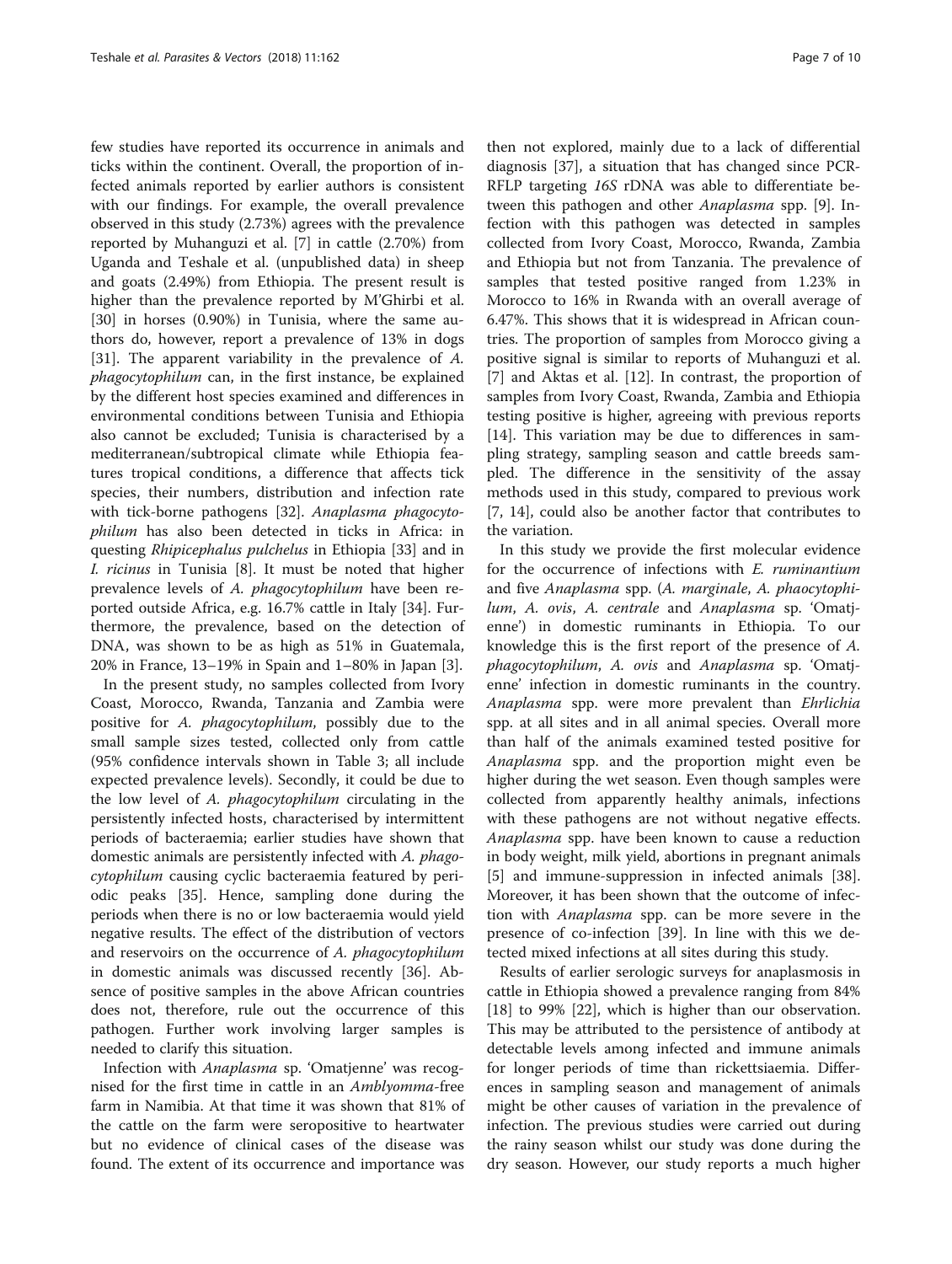prevalence of anaplasmosis than the 2.2% reported using microscopy [[22](#page-8-0)]. The overall prevalence of infection with Anaplasma spp. observed in this study is higher than previous reports from Kenya [[40, 41](#page-9-0)], Tanzania [\[42](#page-9-0)], Uganda [[7](#page-8-0)] and Turkey [[12\]](#page-8-0), probably due to a difference in environmental factors and management practices. Our finding is comparable to results of earlier authors from Zambia [[43\]](#page-9-0) and Costa Rica [\[44](#page-9-0)]. The prevalence of infection with A. marginale reported in this study is also comparable to the earlier reports in Italy [\[34\]](#page-9-0) and Ghana [\[45](#page-9-0)]. The prevalence of A. marginale reported in this study is, however, higher than the earlier reports [[12,](#page-8-0) [46\]](#page-9-0). The prevalence of A. ovis reported in this study is lower that the prevalence reported previously [\[34](#page-9-0), [47](#page-9-0)–[49\]](#page-9-0). In Ethiopia, the agro-climatic conditions are favorable for many tick species and no tick or tick-borne disease control is practiced. Previous field studies showed that more than 60 species of ticks are present in the country [\[50\]](#page-9-0). The dominant production system is extensive resulting in free contact between livestock and wildlife. The absence of tick control allows infestation of domestic animals by ticks and free ranging domestic animals that share grazing areas with wildlife would increase the chance of circulation of tick-borne pathogens. Kocan et al. [\[51](#page-9-0)] (but also [\[4,](#page-8-0) [52\]](#page-9-0)) pointed out that the ultimate reservoir of tick-borne rickettsia is wildlife. Within Ethiopia, higher prevalence of Anaplasma spp. were recorded in wetter, more humid localities, favouring higher densities of ticks (e.g. Bako), and localities where exotic animals are kept (e.g. Alage). This is consistent with earlier reports [[43, 51\]](#page-9-0). The higher prevalence of A. ovis at Bako and Bishoftu is most likely due to the sampling of sheep in these areas whereas no sheep were sampled at the other sites.

Anaplasma sp. 'Omatjenne' was detected at three localities within Ethiopia. It was also detected in five out of six African countries. Although it has been suggested to be apathogenic to cattle by some authors [\[11](#page-8-0), [52](#page-9-0)], the parasite seems to be widespread. Its occurrence in cattle on farms and ranches where outbreaks of tick-borne diseases were reported on the basis of clinical and postmortem examination warrant further epidemiological studies. The proportion reported for Anaplasma sp. 'Omatjenne' in this study is higher than that of [\[7](#page-8-0), [12](#page-8-0)]. As explained before, such variability in the proportions could arise from differences in season of study, management of study animals and type and frequency of control activities. The previous detection of infection with this pathogen in the African buffalo (Syncerus caffer) [[14](#page-8-0)] and in the nyala (Tragelaphus angasii) [\[13\]](#page-8-0) confirms the occurrence of natural infection in these wildlife species.

Systematic investigations of heartwater are not undertaken in Ethiopia. The occurrence of the disease has been suspected either on the basis of clinical signs or

based on brain squash smear examination. We provided the first molecular evidence of infection with E. ruminantium in blood samples collected from ruminants. It was detected in 0.6% of samples from cattle. Previously, DNA belonging to this pathogen was detected in Amblyomma spp. with a prevalence ranging from 0.9 to 11.67% [\[9](#page-8-0)]. The proportion of samples that tested positive for E. ruminantium in this study is lower than the previous reports [[7, 26](#page-8-0), [43, 53](#page-9-0)–[55\]](#page-9-0). Although ruminants remain the primary mammalian hosts of E. ruminantium, possible canine infection [[56](#page-9-0)] and its association with several cases of rapidly fatal encephalitis in humans [[52\]](#page-9-0) in South Africa, raises the question about the importance of this pathogen in causing disease in pets and humans. Hence, this study provides preliminary information for the veterinary and public health authorities for further investigation. Anaplasma phagocytophilum has been shown to cause clinical disease and impair ruminant production [[38\]](#page-9-0) and human granulocytic anaplasmosis [[4\]](#page-8-0). The occurrence of A. phagocytophilum in domestic animals and ticks raises the question of whether human granulocytic anaplasmosis occurs in Africa in general and in Ethiopia in particular. The absence of published clinical cases caused by A. phagocytophilum in the continent, however, could be due to lack of differential diagnosis of febrile diseases other than malaria.

#### Conclusions

The occurrence of both Anaplasma sp. 'Omatjenne' and A. phagocytophilum in African cattle is confirmed. Although humans may be bitten by ticks or biting flies carrying zoonotic anaplasmas, the public health implication of A. phagocytophilum in Africa remains to be elucidated. Similarly the occurrence of Anaplasma sp. 'Omatjenne' infection in cattle in Africa raises the question of whether or not it is involved in clinical diseases. Livestock improvement plans such as smallholder dairy development schemes through introduction of high yielding breeds should be aware of the importance of these diseases and take the necessary precautions to avoid losses. Further epidemiological investigation of tick-borne diseases is needed to fully understand their impact. Detailed studies on Anaplasma sp. 'Omatjenne' infections and the public health roles of A. phagocytophilum and A. ovis infection are recommended.

#### Acknowledgments

The authors acknowledge the Belgian Directorate for International Cooperation (DGD) for its financial assistance. The Institute of Tropical Medicine, Biomedical Department, Antwerp, Belgium is appreciated for providing the DNA samples for analysis. The laboratory technicians in the Biomedical department are highly acknowledged for their technical support. The owners and attendants of the farms where samples were collected also deserve the appreciation of the authors.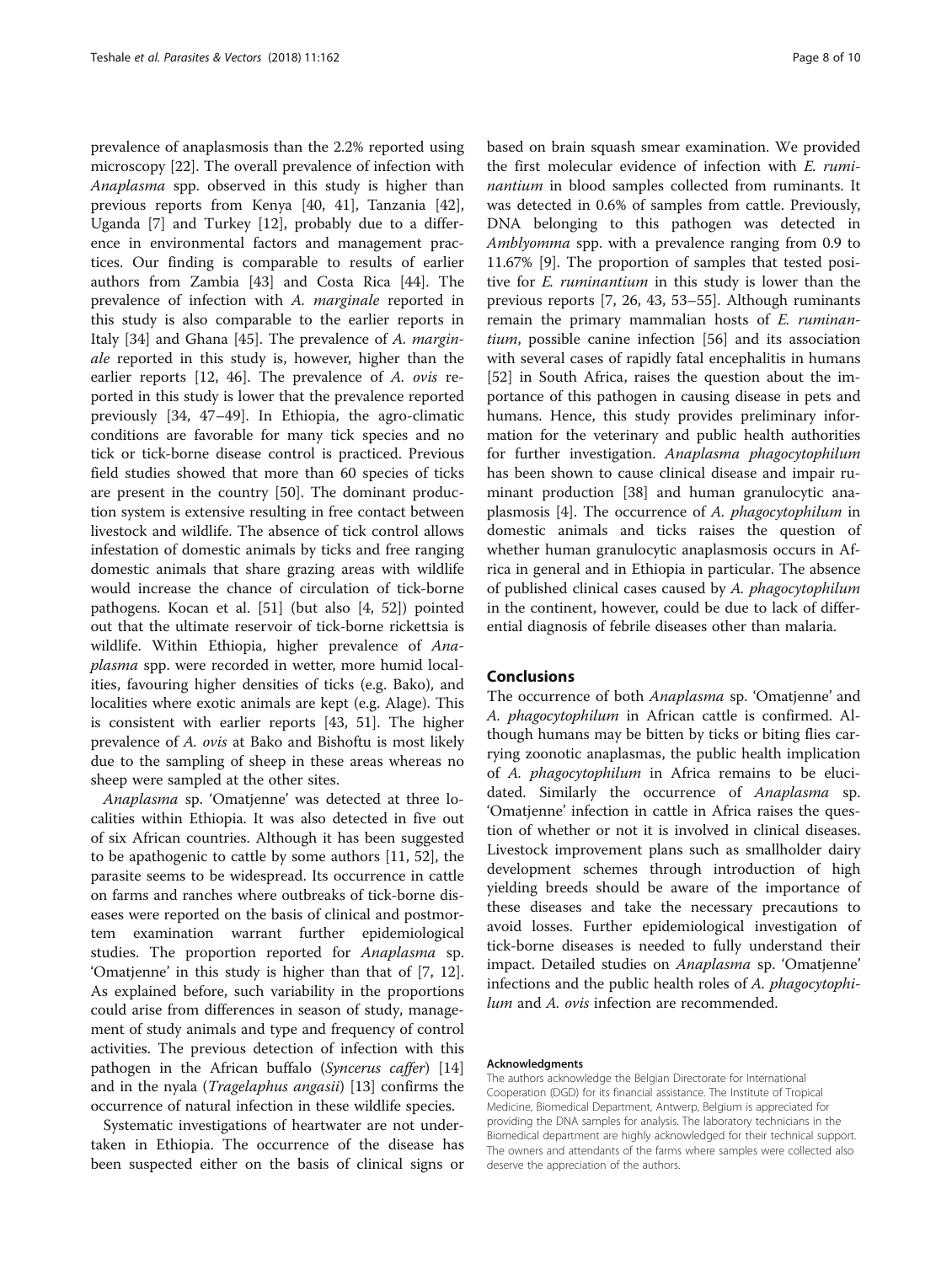## <span id="page-8-0"></span>Funding

This study was part of doctoral research funded by the Belgian Directorate for International Cooperation (DGD) as indicated under acknowledgement.

## Availability of data and materials

The DNA materials used in this study is available at the Biomedical Department of the Institute of Tropical Medicine, Antwerp, Belgium. Representative sequences were submitted in the GenBank database under the accession numbers SH1611012–SH1611014.

#### Authors' contributions

ST designed field study, collected samples and did laboratory analysis. DG helped in design of field study and coordinated laboratory analysis. GA supervised sample collection and edited the paper. PD coordinated the overall activities during this study and read the paper and edited. DB analysed the data and edited the paper. All authors read and approved the final manuscript.

#### Ethics approval and consent to participate

Ethical clearance was obtained from the Animal Research Ethics Review Committee of the College of Veterinary Medicine and Agriculture of the Addis Ababa University. The clearance identification number is ARER/01/12/2012.

#### Consent for publication

Not applicable.

#### Competing interests

The authors declare that they have no competing interests.

## Publisher's Note

Springer Nature remains neutral with regard to jurisdictional claims in published maps and institutional affiliations.

#### Author details

<sup>1</sup> Addis Ababa University, College of Veterinary Medicine and Agriculture, Bishoftu, Ethiopia. <sup>2</sup>Department of Biomedical Sciences, Institute of Tropical Medicine, Antwerp, Belgium. <sup>3</sup>Ghent University, Faculty of Veterinary Medicine, Merelbeke, Belgium. <sup>4</sup>Addis Ababa University, Akililu Lemma Institute of Pathobiology, Addis Ababa, Ethiopia. <sup>5</sup>Ghent University, Faculty of Bio-engineering Sciences, Ghent, Belgium.

# Received: 22 September 2017 Accepted: 10 January 2018<br>Published online: 09 March 2018

#### References

- 1. Dulmer JS, Barbet AF, CPJ B, Dasch GA, Palmer GH, Ray SC, et al. Reorganisation of genera in the families of Rickettsciaceae and Anaplasmataceae in the order Rickettsiales: unification of some species of Ehrilichia with Anaplasma, Cowdria with Ehrlichia and Ehrlichia with Neorickettscia, descriptions of six new species combinations and designation of Ehrlichia equi and `HGE agent' as subjective synonyms of Ehrlichia phagocytophilia. Int J Syst Evol Biol. 2001;51:2145–65.
- 2. Yoo-eam S. Molecular epidemiology of tick-borne Anaplasmataceae among client-owned dogs in Missouri. St. Louis: University of Missouri-Columbia; 2012.
- 3. Stuen S, Granquist EG, Silaghi C. Anaplasma phagocytophilum a widespread multi-host pathogen with highly adaptive strategies. Frontiers Cell Infect Microbiol. 2013;3:1127–32.
- 4. Woldehiwet Z. The natural history of Anaplasma phagocytophilum. Vet Parasitol. 2010;167:108–22.
- Rymaszewska A, Grenda S. Bacteria Of the genus Anaplasma characteristics of Anaplasma and their vectors: a review. Veterinarni Medicina. 2008;53:573–84.
- 6. Santos AS, Santos-Silva MM, Almeida VC, Bacellar F, Dumler JS. Detection of Anaplasma phagocytophilum DNA in Ixodes ticks (Acari: Ixodidae) from Madeira Island and Setubal District, mainland Portugal. Emerg Infect Dis. 2004;10:1643–8.
- 7. Muhanguzi D, Ikwap K, Picozzi K, Waiswa C. Molecular characterization of Anaplasma and Ehrlichia species in different cattle breeds and age groups in Mbarara District (western Uganda). Int J Anim vet Advances. 2010;2:76–88.
- 8. Sarih M, M'Ghirbi Y, Bouattour A, Gern L, Baranton G, Postic D. Detection and identification of Ehrlichia spp. in ticks collected in Tunisia and Morocco. J Clin Microbiol. 2005;43:1127–32.
- Teshale S, Geysen D, Ameni G, Asfaw Y, Berkvens D. Improved molecular detection of Ehrlichia and Anaplasma species applied to Amblyomma ticks collected from cattle and sheep in Ethiopia. Ticks Tick-borne Dis. 2015;6:1–7.
- 10. Anderson AD, Smoak B, Shuping E, Ockenhouse C, Petruccelli B. Anaplasma phagocytophilum in Sardinia, Italy. Emerg Infect Dis. 2005;11:1322–3.
- 11. Allsopp BA, Allsopp MT, Visser ES, Du Plessis JL, Vogel SW. Different organisms associated with heartwater as shown by analysis of 16S ribosomal RNA gene sequences. Vet Parasitol. 1997;71:283–300.
- 12. Aktas M, Altay K, Dumanli N. Molecular detection and identification of Anaplasma and Ehrlichia species in cattle from Turkey. Ticks Tick-borne Dis. 2011;2:62–5.
- 13. Pfitzer S, Ooshuizen MC, Bosman AM, Voster I, Penzhorn BL. Tick-borne blood parasites in nyala (Tragelaphus angasii, Gray 1849) from Kuwa Zulu-Natal, South Africa. Vet Parasitol. 2011;176:126–31.
- 14. Debeila EM. Occurrence of Anaplasma and Ehrlichia species in African buffaloes (Syncerus caffer) in Kruger National Park and Hluhluwe-iMfolozi park in South Africa. Pretoria: University of Pretoria; 2012.
- 15. Pegram R, Hoogstraal H, Wassef H. Ticks (Acari: Ixodoidea) of Ethiopia. Distribution, ecology and host relationship of species infesting livestock. Bull Entomol Res. 1981;71:339–59.
- 16. Zeleke B, Bekele T. Species of ticks on camel and their seasonal dynamics in eastern Ethiopia. Trop Anim Hlth Prod. 2010;36:225–31.
- 17. Abera M, Mohammed T, Abebe R, Aragaw K, Bekele J. Survey of ixodid ticks in domestic ruminants in Bedelle district, southwestern Ethiopia. Trop Anim Hlth Prod. 2010;42:1677–83.
- 18. Feleke A, Petros B, Lemecha H, Wossene A, Mulatu W, Rege EJO. Study on monthly dynamics of ticks and seroprevalence of Anaplasma marginale, Babesia bigemina and Theileria mutans in four indigenous breeds of cattle in Ghibe Valley, Ethiopia. SINET: Ethiopian J Sci. 2008;31:11–20.
- 19. Bose R, Jorgensen W, Dalgliesh R, Friedhoff K, de Vos A. Current state and future trends in the diagnosis of babesiosis. Vet Parasitol. 1995;57:61–74.
- 20. Tomassone L, Grego E, Call a G, Rodighiero P, Pressi G, Gebre S, et al. Ticks and tick-borne pathogens in livestock from nomadic herds in the Somali region, Ethiopia. Exp Appl Acarolo. 2012;56:391–401.
- 21. Kumsa B, Signorini M, Teshale S, Tessarin C, Duguma R, Ayana D, et al. Molecular detection of piroplasms in ixodid ticks infesting cattle and sheep in western Oromia, Ethiopia. Trop Anim Hlth Prod. 2013;46:27–31.
- 22. Mekonnen S. Epidemiology of ticks and tick-borne diseases in Ethiopia: future research needs and priorities. In: Irvin AD, McDermott JJ, Perry BD, editors. Epidemiology of ticks and tick-borne diseases in eastern, central and southern Africa. Nairobi: International Livestock Research Institute; 1996.
- 23. Walker AR, Bouattour A, L CJ, Estrada-Pena A, Horak IG, Pegram RG, et al. Ticks of domestic animals in Africa: a guide to identification of species. Edinburgh: Bioscience Reports; 2003.
- 24. Hornok S, Foldvari G, Elek V, Naranjo V, Farkas R, Fuente J. Molecular identification of Anaplasma marginale and rickettsial endosymbionts in blood-sucking flies (Diptera: Tabanidae, Muscidae) and hard ticks (Acari: Ixodidae). Vet Parasitol. 2008;154:354–9.
- 25. Martinez D, Vachiery N, Stachurski F, Kandassamy Y, Raliniaina M, et al. Nested PCR for detection and genotyping of Ehrlichia ruminantium: use in genetic diversity analysis. Ann NY Acad Sci. 2004;1026:106–13.
- 26. Faburay B, Geysen D, Munstermann S, Bell-Sakyi L, Jongejan F. Longitudinal monitoring of Ehrlichia ruminantium infection in Gambian lambs and kids by pCS20 PCR and MAP1-B ELISA. BMC Infect Dis. 2007;7(85).
- 27. Rymaszewska A. PCR For detection of tick-borne Anaplasma phagocytophilum pathogens: a review. Veterinarni Medicina. 2011;56:529–36.
- 28. Kocan KM, Blouin EF, Barbet AF. Anaplasmosis control. Past, present, and future. Ann NY Acad Sci. 2000;916:501–9.
- 29. Simuunza MC. Differential diagnosis of tick-borne diseases and population genetic analysis of Babesia bovis and Babesia bigemina. Pretoria University; 2009.
- 30. M'Ghirbi Y, Yaich H, Ghorbel A, Bouattour A. Anaplasma phagocytophilum in horses and ticks in Tunisia. Parasit Vectors. 2012;5:180.
- 31. M'Ghirbi Y, Ghorbel A, Amouri M, Nebaoui A, Haddad S, Bouattour A. Clinical, serological, and molecular evidence of ehrlichiosis and anaplasmosis in dogs in Tunisia. Parasitol Res. 2009;104:767–74.
- 32. de la Fuente J, Estrada-Peña A, Venzal JM, Kocan KM, Sonenshine DE. Overview: ticks as vectors of pathogens that cause disease in humans and animals. Front Biosci. 2008;(13):6938–46.